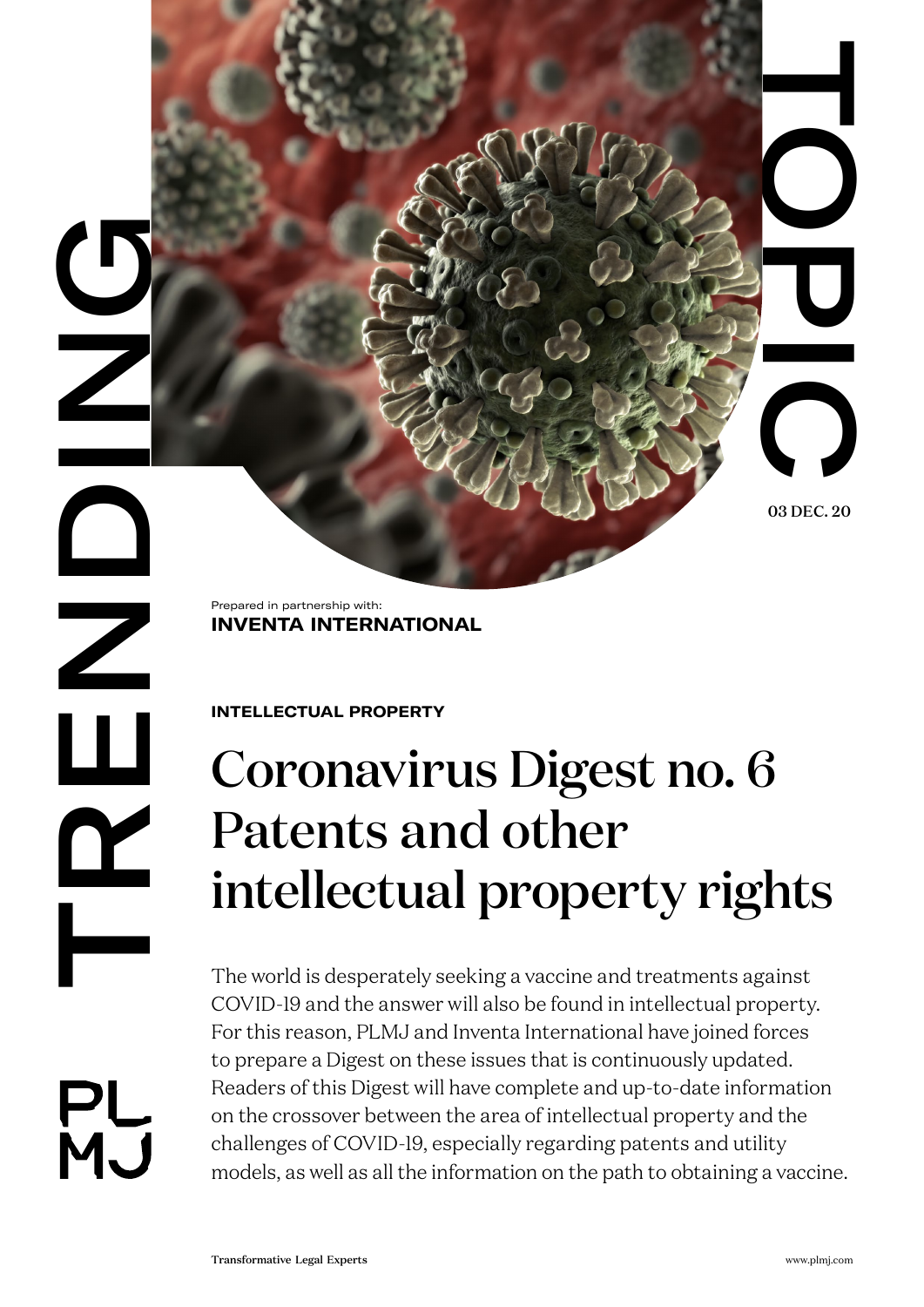**Coronavirus Digest no. 6** 03 DEC. 20 Patents and other intellectual property rights

**INTELLECTUAL PROPERTY**  TRENDING TOPIC TRENDING TOPIC **NTELLECTUAL PROPERTY** 

"A group of developing countries, led by South Africa and India, will press the World Trade Organization to release COVID-19 vaccines from patent protections."

## **1. Patents**

This week, Pfizer and BioNTech announced that their COVID-19 vaccine results using RNA technology had exceeded expectations. Last month, Moderna Therapeutics, one of the world leaders in the race to produce a vaccine using the same technology, stated that "(...) we will not apply our COVID-19-related patents against those who are manufacturing vaccines to fight the pandemic (...)". Read more at [ipwatchdog.com](https://www.ipwatchdog.com/2020/11/11/breaking-modernas-covid-19-patent-pledge/id=127224/)

Islamabad, Pakistan - A group of developing countries, led by South Africa and India, will press the World Trade Organization to release COVID-19 vaccines from patent protections, so they can be more affordable for poor countries. Read more at [www.wsj.com](https://www.wsj.com/articles/developing-nations-push-for-covid-vaccines-without-the-patents-11605614409)

The U.S. Food and Drug Administration is considering granting an exclusive licence for a government patent for new equipment to detect COVID-19. Read more at [bloomberglaw.com](https://news.bloomberglaw.com/ip-law/fda-considers-exclusive-license-to-patent-for-coronavirus-tests) 

Working from home will last longer than the pandemic - at least that is what US patent applications suggest. The blockages triggered by the COVID-19 pandemic have led to a significant shift in new patent applications regarding technologies that support remote working. Read more at [chicagobooth.edu](https://review.chicagobooth.edu/economics/2020/article/inventors-are-eyeing-your-home-office) 

Next year, Pfizer and its German biotech partner, BioNTech, will make around £9.8 billion from the new vaccine which offers 90% protection against COVID-19. Nick Dearden of Global Justice Now is calling for the suspension of patents on this vaccine as they will grant exclusive manufacturing rights, giving pharmaceutical companies the free will to charge whatever the market is willing to pay, and they will prevent more affordable generic versions from being created. Read more at [theguardian.com](https://www.theguardian.com/commentisfree/2020/nov/12/covid-vaccine-patent-pharmaceutical-industry-profits-public-sector) 

Reacting to reports that the first trials of phase three of Pfizer's COVID-19 vaccine were 90% successful, Heidi Chow of Global Justice Now said: "It is positive news that Pfizer may have found an effective vaccine against COVID-19, but for now, it will only be for the few. We need governments to step in and make it available to the many - including by suspending patent rights". Read more at [yubanet.com](https://yubanet.com/usa/suspend-patents-on-pfizers-covid-19-vaccine-say-campaigners/)

> "The blockages triggered by the COVID-19 pandemic have led to a significant shift in new patent applications regarding technologies that support remote working."

Given the current pandemic, patent protection of pharmaceutical and biological compositions and the launch of generic products is increasingly a topic for discussion, particularly in developing countries. Read more at [lexology.com](http://www.lexology.com/library/detail.aspx?g=16882ccb-acb2-44b4-9f60-37e44013d56e%20)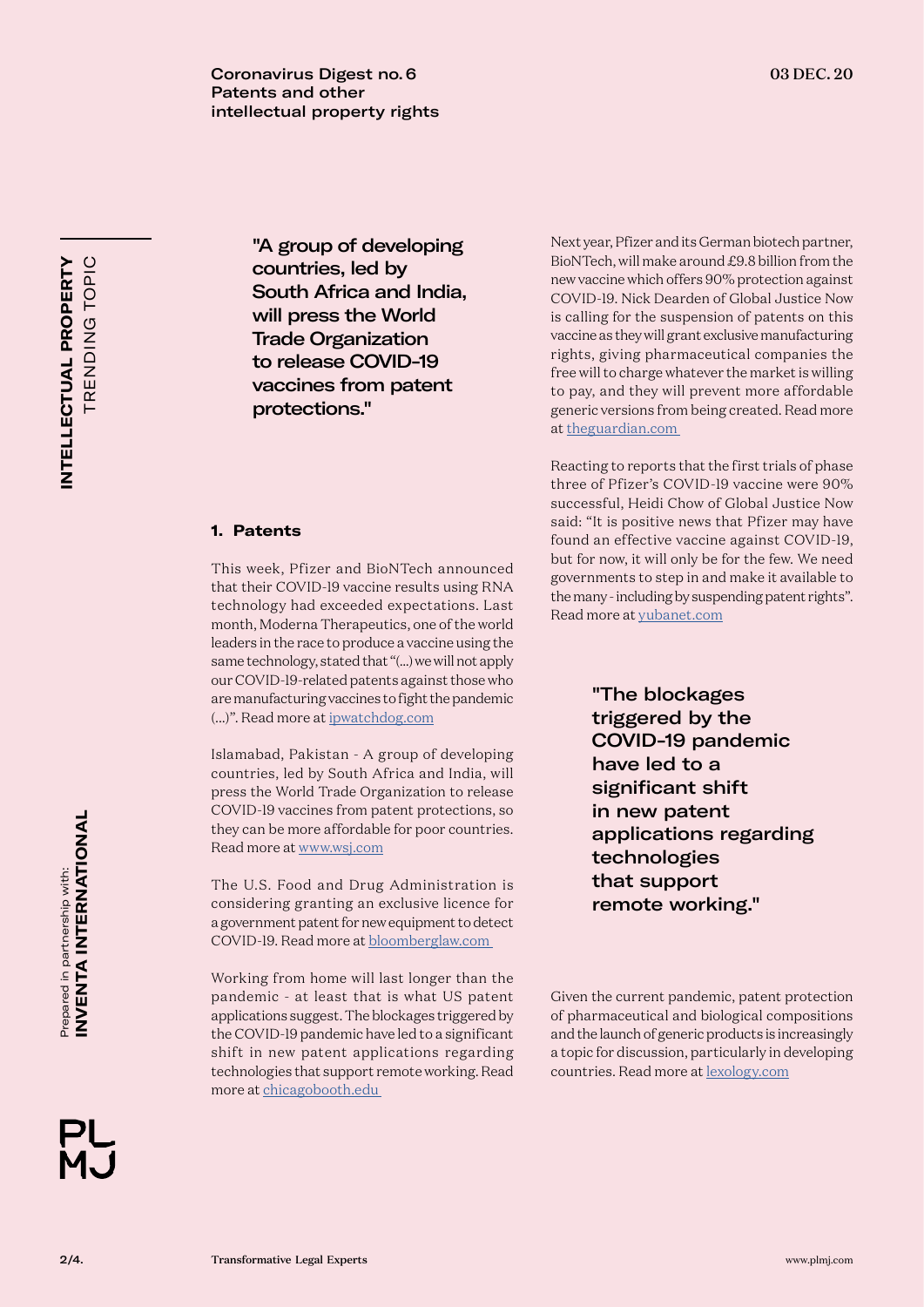**Coronavirus Digest no. 6** 03 DEC. 20 Patents and other intellectual property rights

Tiziana Life Sciences PLC (a biotechnology company) has obtained a US patent on the methods and use of anti-IL-6/IL-6 monoclonal antibodies in COVID-19 and in other lung diseases. Read more at [morningstar.co.uk](https://www.morningstar.co.uk/uk/news/AN_1598276017323320400/in-brief-tiziana-life-sciences-gets-us-patent-on-tzls-501-in-covid-19.aspx) 

Despite a lack of authorisation from the patent holder, the Russian drug manufacturer Pharmasyntez is seeking to produce a generic version of the drug against COVID-19 that was used to treat Donald Trump. Read more at [reuters.com](https://in.reuters.com/article/us-health-coronavirus-russia-remdesivir/russian-firm-seeks-to-produce-covid-19-drug-remdesivir-without-patent-idINKBN27I0QH) 

A dispute over a key technology used in Moderna's highly anticipated COVID-19 vaccine came to a head in July when Arbutus Biopharma fended off a claim by the vaccine maker. The patent clash over the technology could hamper the biotech company's ability to price the vaccine competitively and affect its margins versus those of other companies developing Coronavirus vaccines. Read more at [nature.com](https://www.nature.com/articles/s41587-020-0674-1)

> "The patent clash over the technology could hamper the biotech company's ability to price the vaccine competitively."

# **2. Vaccine for COVID-19**

Senior members of the management team at Moderna have hailed the news that a COVID-19 vaccine developed by the company shows 95% efficacy. However, there are IP shadows hanging over the company's ability monetise the breakthrough. Read more at [iam-media.com](https://www.iam-media.com/coronavirus/moderna-vaccine-ip-challenges) 

"More than four dozen potential COVID-19 vaccines are undergoing human clinical trials, according to the World Health Organization."

The Pfizer and BioNTech laboratories have achieved promising initial results for the efficacy of the COVID-19 vaccine, with the US, EU and UK governments rushing to pre-book hundreds of millions of doses. However, intellectual property rights limit production of and access to the same vaccine, with the result that the vaccines remain beyond the reach of most poorer countries. Read more at [hrw.org](https://www.hrw.org/news/2020/11/16/waiving-intellectual-property-rules-key-beating-covid-19)

More than four dozen potential COVID-19 vaccines are undergoing human clinical trials, according to the World Health Organization (WHO). A recent review by Duke University revealed that the United States, the European Union and the United Kingdom have already confirmed purchases for 3.8 billion doses and a further 5 billion doses were under negotiation or had been booked by the end of October. How will the poorest countries get a fair chance? Read more at [aljazeera.com](https://www.aljazeera.com/features/2020/11/17/coronavirus-vaccine-how-will-poorer-countries-get-a-fair%20) 

According to Russian news agencies, the country's President Vladimir Putin has announced that Russia is about to register its third Coronavirus vaccine,

He also said that Moscow was ready to cooperate with all other countries on vaccines, but warned against "politicising" the process. Read more at [cnbc.com](https://www.cnbc.com/2020/11/10/russia-is-about-to-register-its-third-coronavirus-vaccine-putin-says.html)